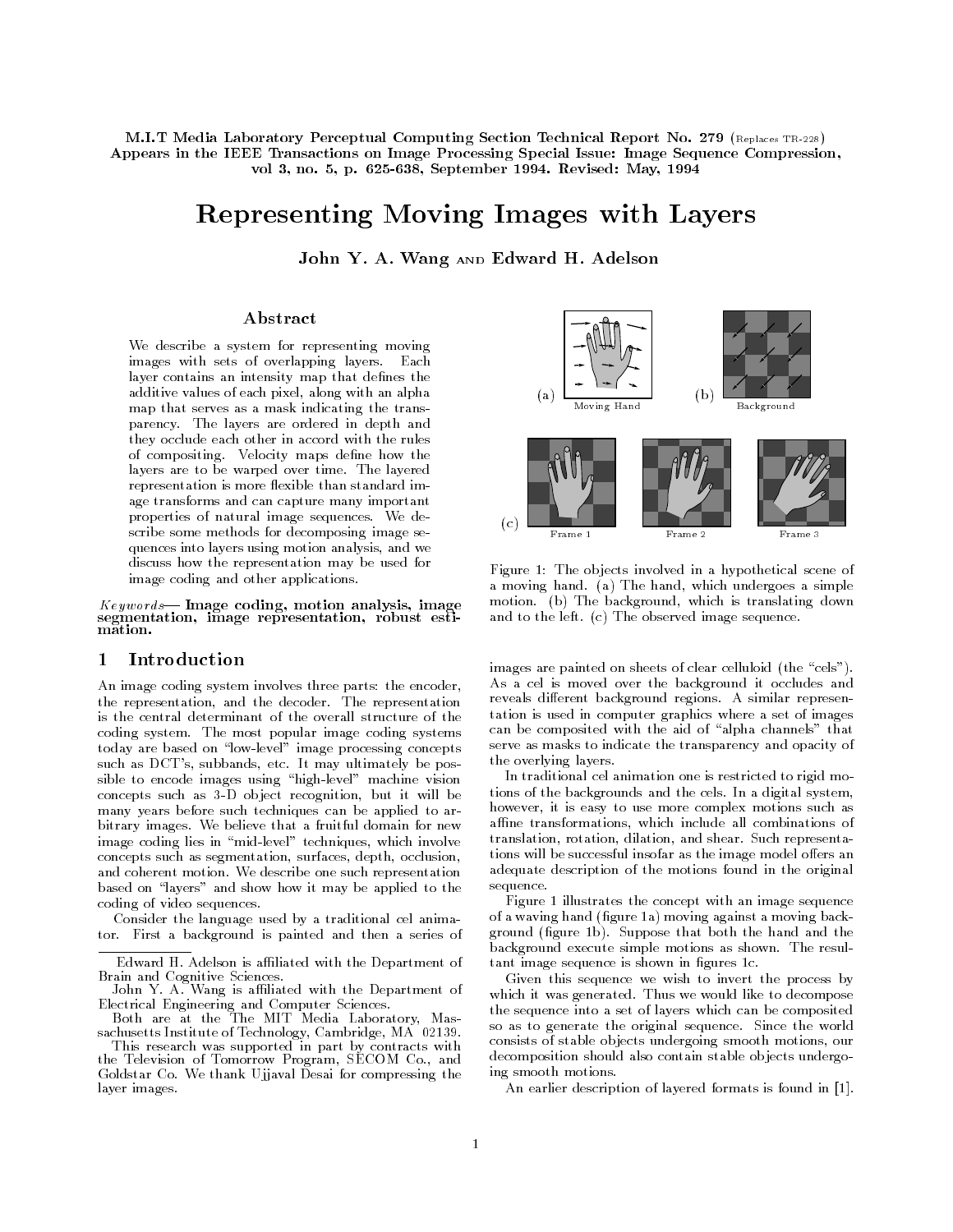

Figure 2: The desired decomposition of the hand sequence into layers. (a) The background layer. The intensity map corresponds to the checkerboard pattern; the alpha map is unity everywhere (since the background is assumed to be opaque); the velocity map is a constant. (b) The hand layer. The alpha map is unity where the hand is present and zero where the hand is absent; the velocity map is smoothly varying. (c) The resynthesized image sequence based on the layers.

In the representation that we use, following Adelson [1], each layer contains three different maps: (1) the intensity map, (often called a "texture map" in computer graphics);  $(2)$  the alpha map, which defines the opacity or transparency of the layer at each point; and (3) the velocity map, which describes how the map should be warped over time. In addition, the layers are assumed to be ordered in depth.

Figure 2 shows the layered decomposition of the hand sequence. The hand and background layers are shown in figures 2a and b, respectively. The resynthesized sequence is shown in figure 2c.

Let us note that traditional motion analysis methods fall short of what is needed. Optic flow techniques typically model the world as a 2-D rubber sheet that is distorted over time. But when one object moves in front of another, as moving objects generally do, the rubber sheet model fails. Image information appears and disappears at the occlusion boundaries and the optic flow algorithm has no way to represent this fact. Therefore such algorithms tend to give extremely bad motion estimates near boundaries.

In many image coding systems the motion model is even more primitive. A fixed array of blocks are assumed to translate rigidly from frame to frame. The model cannot account for motions other than translations, nor can it deal with occlusion boundaries.



Figure 3: A flow chart for compositing a series of layers. The box labeled "cmp" generates the complement of alpha,  $(1 - \alpha)$ 

The layered representation that we propose is also an imperfect model of the world but it is able to cope with a wider variety of phenomena than the traditional representations. The approach may be categorized with objectbased methods [10, 14].

#### The layered representation  $\overline{2}$

As discussed above, a layer contains a set of maps specifying its intensity, opacity, and motion. Other maps can be defined as well, but these ones are crucial.

In order to deal with transparency, motion blur, optical blur, shadows, etc., it is useful to allow the alpha channel blur, shadows, etc., it is useful to allow the alpha channel to allow the alpha channel to allow the alpha cha to take on any value between 0 and 1. A flow chart for the compositing process is shown in figure 3. Each layer occludes the one beneath it, according to the equation:

$$
I_1(x, y) = E_0(x, y)(1 - \alpha_1(x, y)) + E_1(x, y)\alpha_1(x, y). \quad (1)
$$

where  $\alpha_1$  is the alpha channel of layer  $E_1$  and  $E_0$  is the background layer. Any number of stages can be cascaded, allowing for any number of layers.

For dealing with image sequences we allow a velocity map to operate on the layers over time. It is as if the cel animator were allowed to apply simple distortions to his cels. The intensity map and the alpha map are warped together so that they stay registered. Since the layered model may not adequately capture all of the image change in each layer, we also allow for a "delta map," which serves as an error signal to update the intensity map over time. The resulting system is shown in figure 4. Only one full stage is shown, but an unlimited series of such stages may be cascaded.

Once we are given a description in terms of layers, it is straightforward to generate the image sequence. The dif ficult part is determining the layered representation given the input sequence. In other words, synthesis is easy but analysis is hard. The representation is non-unique: there will be many different descriptions that lead to the same synthesized image sequence. Indeed it is always possible to represent an image sequence with a single layer, where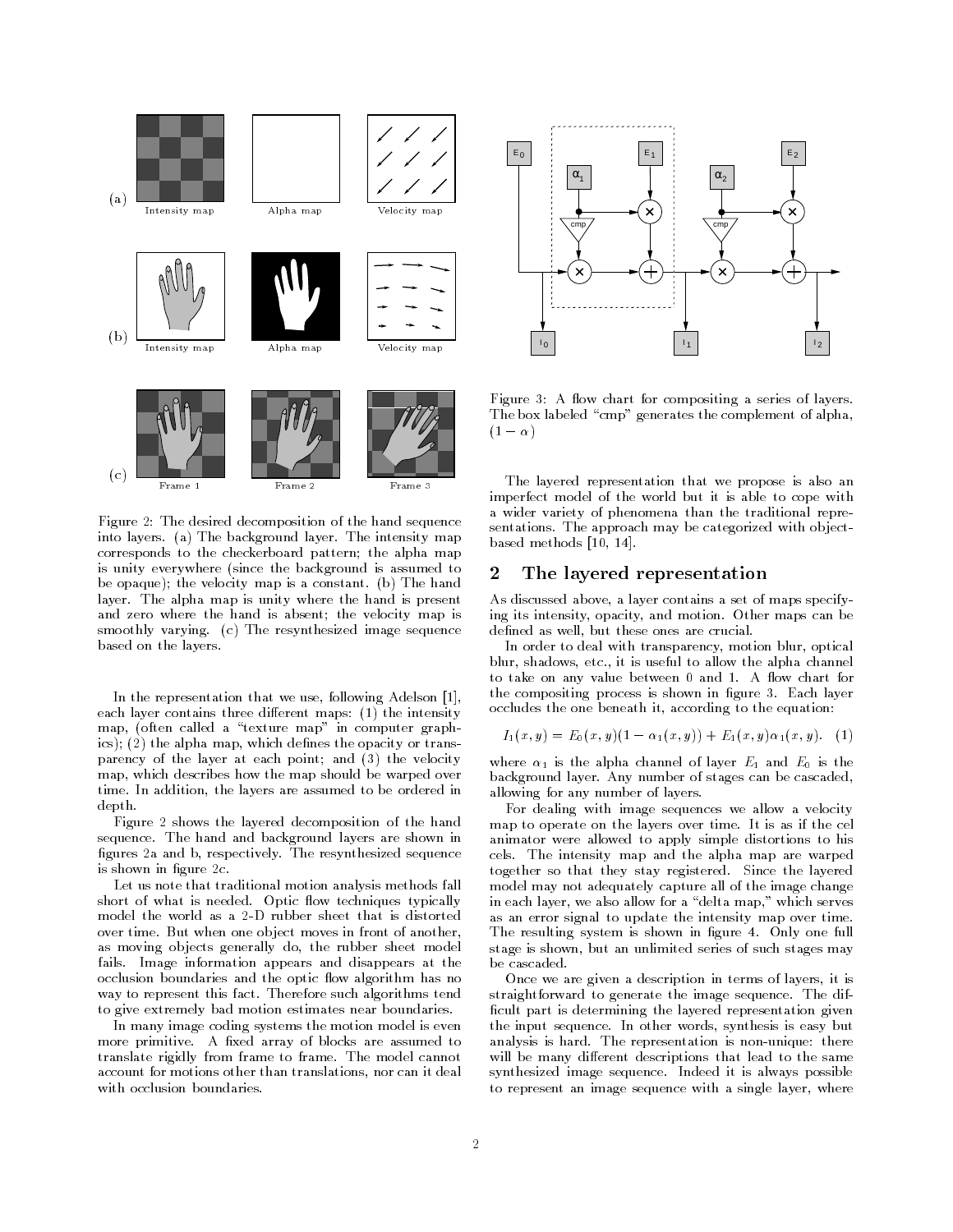



Figure 4: A flow chart for compositing that incorporates velocity maps,  $V$ , and delta maps,  $D$ .

the delta map does all the work of explaining the change over time. As our expertise in mid-level vision improves we can achieve better representations that capture more of the underlying structure of the scene. Thus, a layered representation can serve to specify the decoding process, while the encoding process remains open to further improvement by individual users.

We will describe some analysis techniques that we have applied to a set of standard video sequences. In our present implementations we have simplified the representation in several ways. The alpha channels are binary, i.e. objects are completely transparent or completely opaque. The velocity maps are restricted to affine transformations. There are no delta maps used. In spite of these simplications the representation is able to capture much of the desired image information. Earlier discussions of this work are contained in [20, 21].

#### 3 3 Analysis into layers

Let us begin by considering the first layer: the background. Sometimes the background is stationary but often it is undergoing a smooth motion due, for example, to a camera pan. Background information appears and disappears at the edges of the screen in the course of the pan. It is, of course, possible to send updating information on each frame, adding and subtracting the image data at the edges. However, with layers it is preferable to represent the background as it really is: an extended image that is larger than the viewing frame. Having built up this extended background, one can simply move the viewing frame over it, thereby requiring a minimal amount of data.

Figure 5a shows a sequence of positions that the viewing frame might take during a pan over the background. Figure 5b shows the image information that can be accumulated from that sequence. At any given moment the camera is selecting one part of the extended background [9, 18].

To build up the extended background we may consider

Figure 5: (a) The frames in the sequence are taken from an original scene that is larger than any individual frame. (b) The information from all the frames may be accumulated into a single large layer. Each frame is then a glimpse into this layer as viewed through a window.

the background to be a continuous function of unlimited spatial extent [11, 13]. Each image in a sequence captures a set of discrete samples from that function within the bounds specied by the viewing frame. The viewing parameters may change over time; for example the background image may undergo affine or higher-order distortions. If we estimate these parameters we can continue to map the image data into our extended background image.

It is also possible that foreground objects will obscure the background from time to time. If there are background regions that are always obscured we cannot know their true content. On the other hand, since these regions are never seen, we do not need to know them in order to resynthesize the sequence. Any regions that are revealed can be accumulated into the background if we correctly identify them.

To illustrate how an extended view of a layer can be obtained, consider the MPEG flower garden sequence, three frames of which are shown in figure 6. Because the camera is translating laterally, the flower bed image undergoes a shearing motion, with the nearer regions translating faster than the farther regions. The distortion can be approximated by an affine transformation. Figure 7 shows the sequence after the motion of the flower bed has been cancelled with the inverse affine transformation. When the inverse warp is applied, the flower bed is stabilized. The remainder of the image appears to move; for example the tree seems to bend.

We can generate the entire warped sequence and accu mulate the pixels with stable values into a single image. This image will contain pixels that belong to the flower bed, including those that were sometimes hidden by the tree and those that were sometimes hidden by the right or left boundary of the viewing frame. Such an accumulated image is shown in figure 8.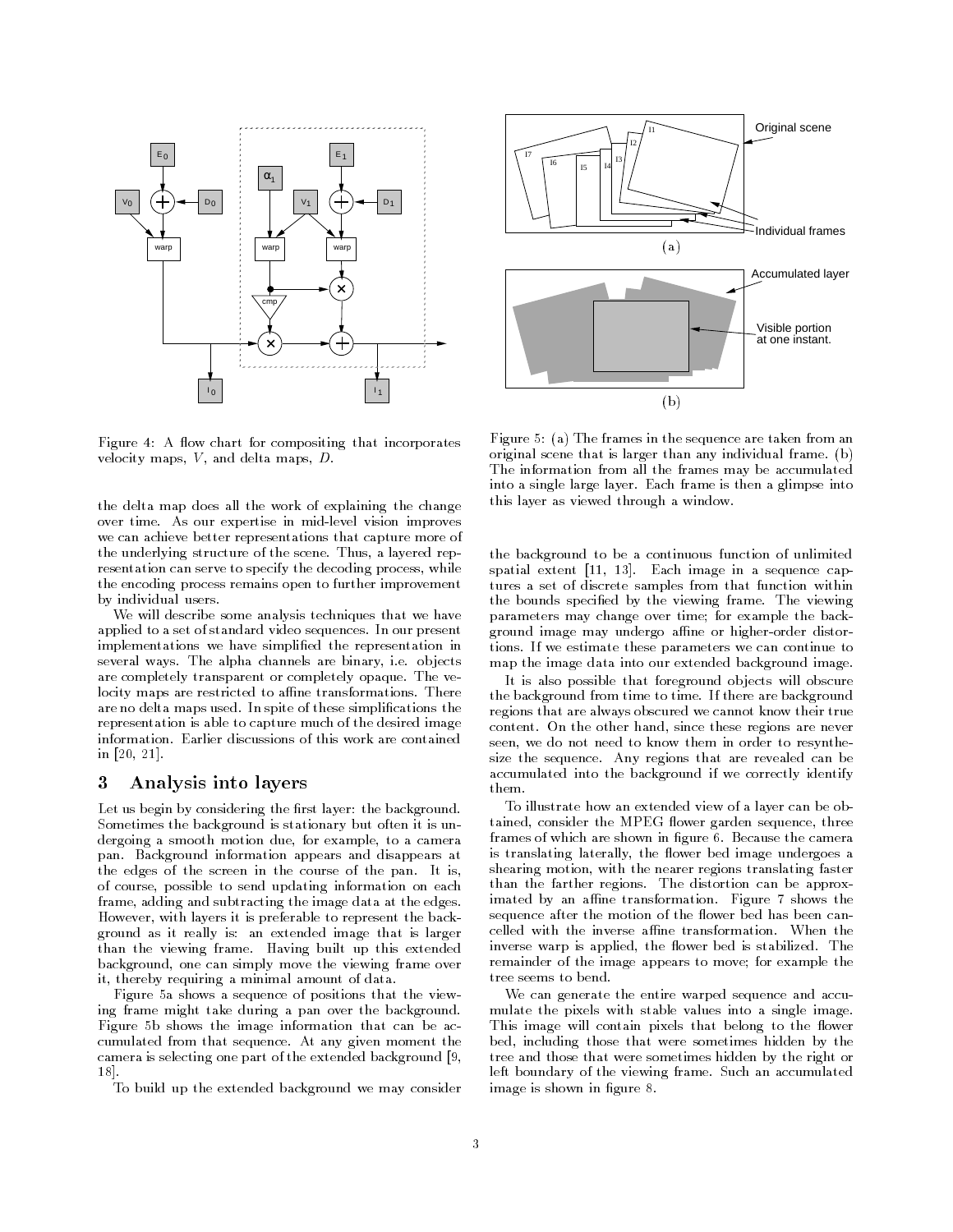

Figure 6: Frames 0, 15 and 30, of MPEG flower garden sequence are shown in figures (a-c), respectively.



Figure 7: (a) Frame 1 warped with an affine transformation to align the flowerbed region with that of frame 15. (b) Original frame 15 used as reference. (c) Frame 30 warped with an affine transformation to align the flowerbed region with that of frame 15.



Figure 8: Accumulation of the flowerbed. Image intensities are obtained from a temporal median operation on the motion compensated images. Only the regions belonging to the flowerbed layer is accumulated in this image. Note also occluded regions are correctly recovered by accumulating data over many frames.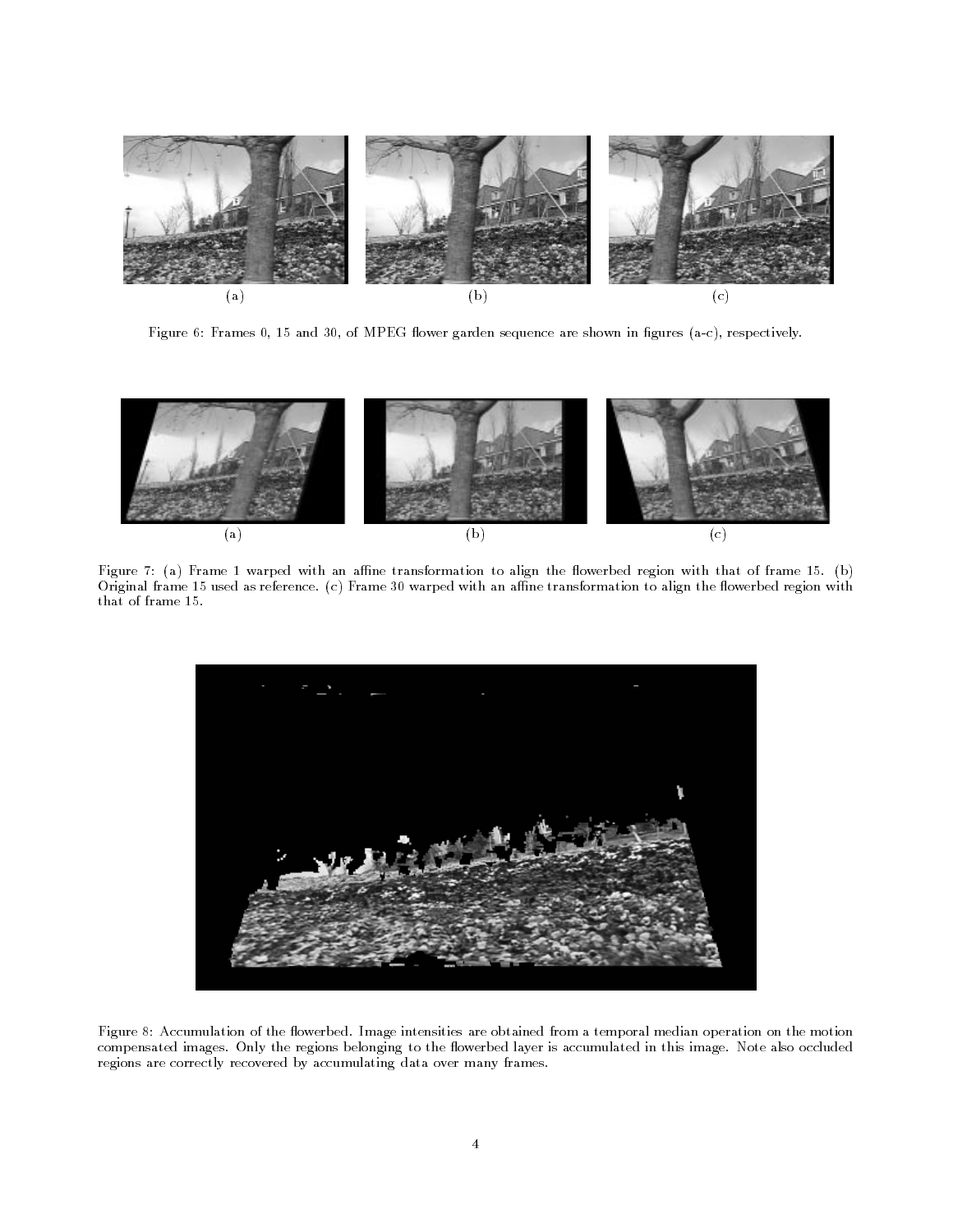In the ideal case, it will be possible to account for all the visible flower bed pixels in every image in the sequence by warping and sampling this single accumulated image. And in practice we find the process can be fairly successful in cases where the region is undergoing a simple motion.

The same process can be used for any region whose motion has been identied. Thus we may build up separate images for several regions. These become the layers that we will composite in resynthesizing the scene. Figure 12 shows the other layers that we extract: one for the house region; one for the tree. We will now describe how we use motion analysis to perform the layered decomposition.

#### $\overline{4}$ Motion analysis

The flower garden sequence contains a number of regions that are each moving in a coherent fashion. We can use the motion to segment the image sequence. In traditional image processing systems, segmentation means that each pixel is assigned to a region and the image is cut apart like a jigsaw puzzle without overlap. We do perform such a segmentation initially, but our ultimate goal is a layered representation whereby the segmented regions are tracked and processed over many frames to form layers of surface intensity that have overlapping regions ordered in depth. Thus, our analysis of an image sequence into layers consists of two stages: 1) robust motion segmentation and; 2) synthesis of the layered representation.

We consider that regions undergoing common affine motion are likely to arise from the same surface in the world, and so we seek out such regions and group them together. Affine motion is defined by the equations:

$$
V_x(x, y) = a_{x0} + a_{xx}x + a_{xy}y;
$$
 (2)

$$
V_y(x, y) = a_{y0} + a_{yx}x + a_{yy}y \tag{3}
$$

where  $Vx$  and  $Vy$  are the x and y components of velocity, and the *a s* are the parameters of the transformation. If these components are plotted as a function of position, then affine motions become planes. When we use affine models for analyzing motion, we are proposing that the optic flow in an image can be described as a set of planar patches in velocity space.

The concept is easier to visualize in one dimension, as shown in figure 9a. Suppose that we have a background undergoing one affine motion and a foreground object undergoing another affine motion. In the illustration the foreground object contains two parts, both of which are undergoing a common motion. The velocity field will consist of five different patches: three corresponding to the background, and two corresponding to the foreground.

In a standard optic flow algorithm the velocity field will be smoothed. Such algorithms generally impose some smoothing on the velocity estimates in order to deal with noise, the aperture problems, etc. The result is a smooth function as shown in figure 9b. Regions along the boundaries are assigned velocities that are intermediate between the foreground and background velocities. This is plainly incorrect. It arises from the fact that the optic flow algorithm is implicitly using something like a rubber-sheet model of the world. The value data world. The value of the value  $\mathbb{R}^n$ smooth, and so the mixing of the two motions is inevitable.

The analysis can be improved by allowing for sharp breaks in the velocity field, as is often done with regularization  $[7, 15]$ . The velocity field is now modeled as a set



Figure 9: (a) Velocity estimates appear as samples in space. (b) Standard optic flow algorithms impose some smoothing on the velocity estimates in order to deal with noise. (c) Regularization algorithms model the velocity field as a set of smooth regions while allowing for sharp breaks at model boundaries. (d) Shows the representation that we wish to attain. The velocity samples are explained by two affine models (straight lines) and discontinuities are explained by the occlusion of one object by the other.

of smooth regions interrupted by discontinuities. The result looks like that shown in figure 9c. The representation still has problems. It does not allow for multiple motion estimates to coexist at a point, which is needed for dealing with transparency. And it does not tell us anything about the way the regions should be grouped; it does not know, for example, that all of the background segments belong together.

Figure 9d shows the representation that we wish to attain. Since we are modeling the motions with affine transformations, we are seeking to explain the data with a set of straight lines. In this case we need two straight lines, one for the background and one for the foreground. There are no motion discontinuities as such: the lines of motion continue smoothly across space. The discontinuities are to be explained by the occlusions of one object by another that is, there are discontinuities in visibility. The motions themselves are considered to extend continuously whether they are seen or not. In this representation the background pixels all share a common motion, so they are assigned to a single segment, in spite of being spatially non-contiguous. This represents the first phase of our motion analysis.

### 5 Robust motion segmentation

Our robust segmentation consists of two stages: 1) local motion estimation; 2) segmentation by affine model fitting. Critical processing involves motion estimation and segmentation. segmentation.

A number of authors have described methods for achieving multiple affine motion decompositions  $[3, 5, 9]$ . Our method is based on robust estimation and k-means clus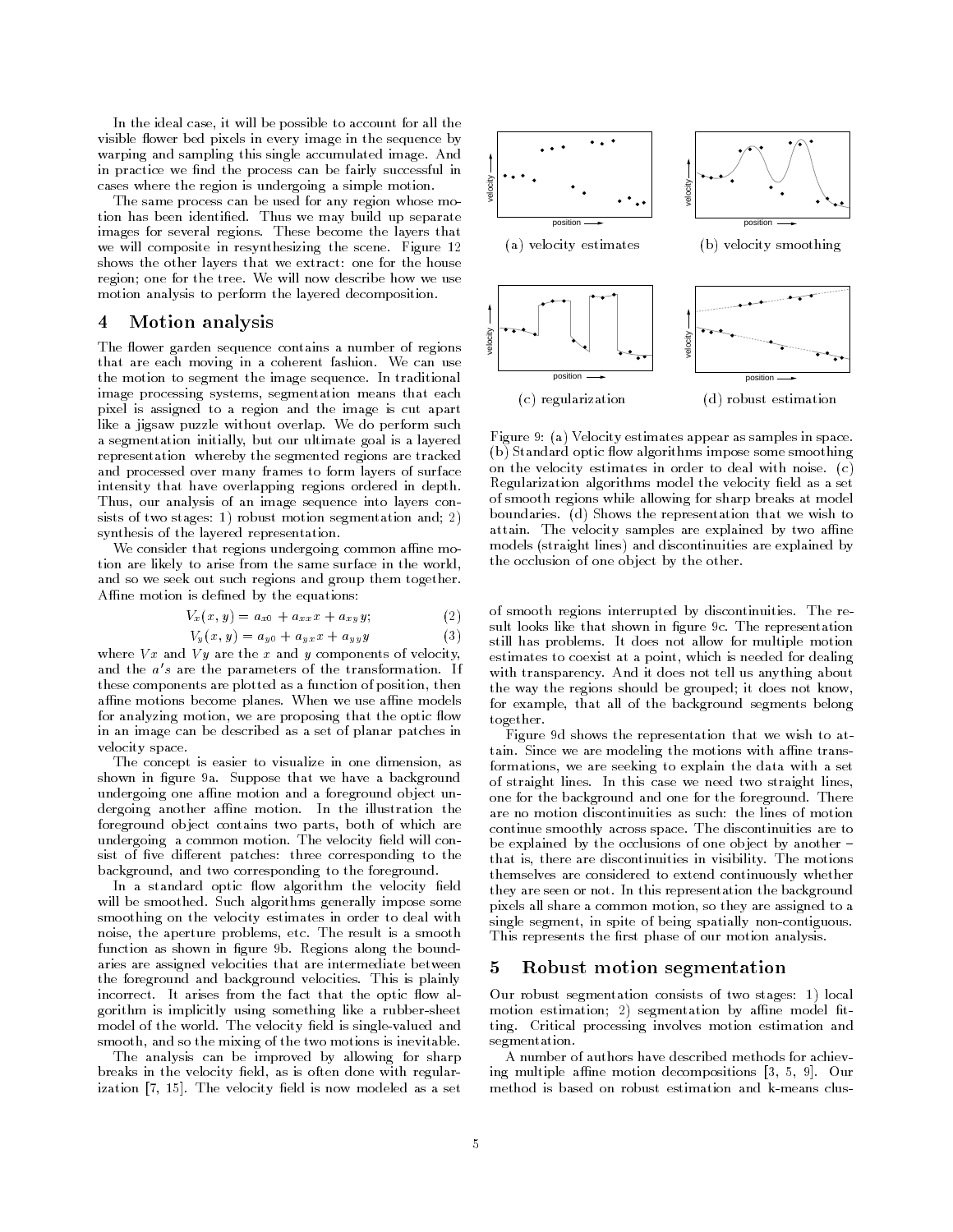tering in affine parameter space.

In many multiple motion estimation techniques, a recursive algorithm is used is to detect multiple motion regions in the scene [3, 9]. At each iteration, these algorithms assume that a dominant motion region can be detected. Once the dominant region is identied and the motion within the region is estimated, it is eliminated and the next dominant motion is estimated from the remaining portion of the image. Such methods can have difficulties with scenes containing several strong motions, since the estimated parameters reflect a mixture of sources.

To avoid the problems resulting from estimating a single global motion, we use a gradual migration from a local representation to a global representation. We begin with a conventional optic flow representation of motion. Because optic flow estimation is carried out over a local neighborhood, we can minimize the problems of mixing multiple motions within a given analysis region. From optic flow, we determine a set of affine motions that are likely to be observed. Segmentation is obtained by classifying regions to the motion model that provides the best description of the motion within the region.

The segmentation framework is outlined in figure 10. At each iteration, our multiple model framework identifies multiple coherent motion regions simultaneously. Iteratively, the motion model parameters are calculated within these coherent regions and segmentation is refined.

Several authors have presented robust techniques [4, 5, 6] for multiple motion estimation. Black and Anandan described a multiple motion estimation technique that applies image constraints via influence functions that regulate the effects of outliers in a simulated annealing framework. Darrell and Pentland described a multi-model regularization network whereby image constraints are applied separately to each model. Depommier and Dubois employed line models to detect motion discontinuities. These techniques, however, require intensive computation.

We use a simpler technique for imposing image constraints and rejecting outliers. In our algorithm, motion smoothness is imposed only within the layer and by having multiple layers we can describe the discontinuities in motion. In addition, we impose constraints on coherent region size and local connectivity by applying simple thresholds to reject outliers at different stages in the algorithm, thus providing stability and robustness.

#### 5.1 Optic flow estimation

Our local motion estimate is obtained with a multi-scale coarse-to-fine algorithm based on a gradient approach described by [2, 12, 16]. For two consecutive frames the motion at each point in the image can be described by equation 4 and the linear least-squares solution for motion by equation 5:

$$
I_t(x - V_x(x, y), y - V_y(x, y)) = I_{t+1}(x, y)
$$
 (4)

$$
\left[\begin{array}{cc} \sum I_x^2 & \sum I_x I_y \\ \sum I_x I_y & \sum I_y^2 \end{array}\right] \left[\begin{array}{c} V_x \\ V_y \end{array}\right] = \left[\begin{array}{c} \sum -I_x I_t \\ \sum -I_y I_t \end{array}\right] \tag{5}
$$

where,  $I_x$ ,  $I_y$ , and  $I_t$  are the partial derivatives of the image intensity at position  $(x, y)$  with respect to x, y, and t, respectively. The summation is taken over a small neighborhood around the point  $(x, y)$ . The multi-scale implementation allows for estimation of large motions. When analyzing scenes exhibiting transparent phenomena, the motion estimation technique described by Shizawa and Mase [17] may be suitable. However, in most natural scenes, the simple optic flow model provides a good starting point for our segmentation algorithm.

#### 5.2 Motion segmentation

Given the optic flow field, the task of segmentation is to identify the coherent motion regions. When a set of motion models are known, classication based on motion can directly follow to identify the corresponding regions. However, the corresponding motion models for the optic flow field are unknown initially. One simple solution is to generate a set of models that can describe all the motions that might generally be encountered in sequences. This results in a large hypothesis set, which is undesirable because classication with a large number of models will be computationally expensive and unstable.

In our framework, we sample the motion data to derive a set of motion hypotheses that are likely to be observed in the image. Referring to figure 10, the region generator initially divides the image into several regions. Within each region, the model estimator calculates the model parameters producing one motion hypothesis for each region. An ideal configuration for these regions is one that corresponds to the actual coherent regions. However, this configuration is unknown and is ultimately what we want to obtain in segmentation.

We use an array of non-overlapping square regions to derive an initial set of motion models. The size of the initial square regions are kept to a minimum to localize the estimation and to avoid estimating motion across object boundaries. Larger regions will provide better parameter estimation under noisy situations.

The affine parameters within these regions are estimated by standard linear regression techniques. This estimation can be seen as a plane-fitting algorithm in the velocity space since the affine model is a linear model of local motion. The regression is applied separately on each velocity component because the  $x$  affine parameters depend only on the  $x$  component of velocity and the  $y$  parameters depend only on the  $y$  component of velocity. If we let  $\mathbf{a}_i^{\perp} = \mathbf{a}_i$  $[a_{x0i} \quad a_{xxi} \quad a_{xyi} \quad a_{y0i} \quad a_{yxi} \quad a_{yyi}]$  be the  $i^{th}$  hypothesis vector in the 6 dimensional ane parameter space with the 6 dimensional ane parameter space with the 6 dimension  $\mathbf{a}_{x_i}$  =  $[a_{x0_i} \quad a_{xx_i} \quad a_{xy_i}]$  and  $\mathbf{a}_{y_i}$  =  $[a_{y0_i} \quad a_{yx_i} \quad a_{yy_i}]$  corresponding to the x and y components , and  $\phi^T = [1 \quad x \quad y]$ be the regressor, then the motion fields equations 2 and 3 can be simply written as:

$$
V_x(x, y) = \phi^T \mathbf{a}_{x_i} \tag{6}
$$

$$
V_y(x, y) = \phi^T \mathbf{a}_{y_i} \tag{7}
$$

and a linear least squares estimate of  $a_i$  for a given motion field is as follows:

$$
[\mathbf{a}_{x_i} \quad \mathbf{a}_{y_i}] = [\sum_{P_i} \phi \ \phi^T]^{-1} \sum_{P_i} (\phi[V_x(x, y) \quad V_y(x, y)]) \quad (8)
$$

where each region is indexed with the variable  $i$ , and the summation is applied within each region.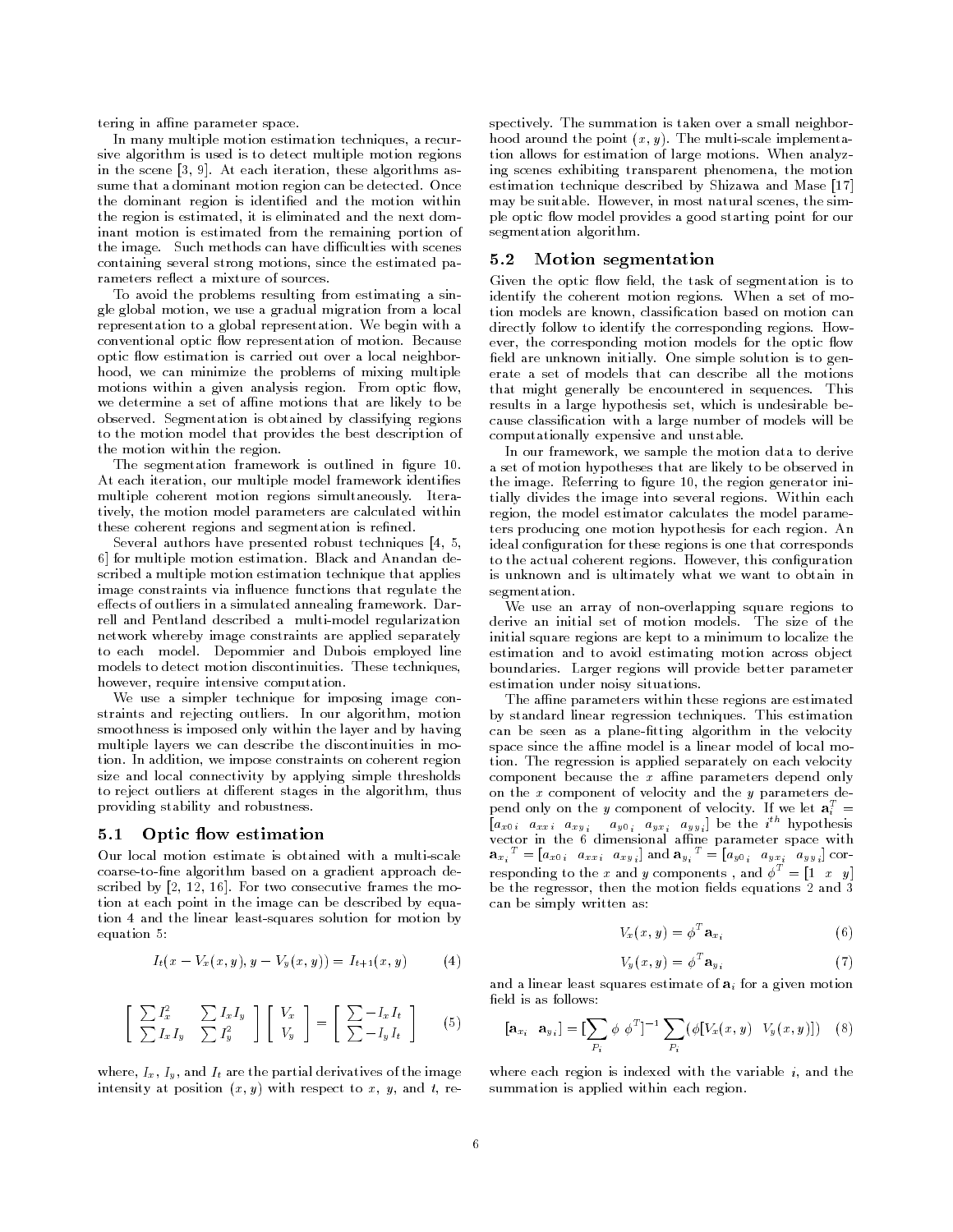

Figure 10: This figures shows the motion segmentation algorithm. Motion models are estimated within regions specified by the region generator. Similar models are merged by the merger and segmentation obtained by motion classication. Region splitter and region lter enforces local connectivity and provides robustness to the system.

Regardless of the initial region size, many of the affine hypotheses will be incorrect because the initial square regions may contain ob ject boundaries. The reliability of a nypothesis is indicated by its residual error,  $\sigma_i$  , which can be calculated as follows:

$$
\sigma_i^2 = \frac{1}{N_i} \sum_{x,y} \left( \mathbf{V}(x,y) - \mathbf{V} \mathbf{a}_i(x,y) \right)^2 \tag{9}
$$

where N is the number of pixels in the analysis region. Hypotheses with a residual greater than a prescribed threshold are eliminated because they do not provide a good description of motion within the analysis region.

Motion models from regions that cover the same ob ject will have similar parameters. These are grouped in the affine motion parameter space with a k-means clustering algorithm [19], which is modified to allow  $k$  to be determined adaptively. In the clustering process, we derive a representative model for each group of similar models. This model clustering produces a set of likely affine motion models that are exhibited by ob jects in the scene. In addition, it provides more stability in the segmentation by representing a single coherent motion region with a single model instead of with various similar models.

A scaled distance,  $D_m(\mathbf{a}_1, \mathbf{a}_2)$ , is used in the parameter clustering process in order to scale the distance of the different components in the parameter space. Scale factors are chosen so that a unit distance along any component in the parameter space corresponds to roughly a unit displacement at the boundaries of the image.

$$
D_m(\mathbf{a}_1, \mathbf{a}_2) = [(\mathbf{a}_1 - \mathbf{a}_2)^T M (\mathbf{a}_1 - \mathbf{a}_2)]^{\frac{1}{2}}
$$
 (10)

$$
M = diag(1 \ r^2 \ r^2 \ 1 \ r^2 \ r^2)
$$
 (11)

where  $r$  is the roughly the dimensions of the image.

In our adaptive k-means algorithm, a set of cluster centers that are separated by a prescribed distance are initially selected. Each of the affine hypotheses is then assigned to the nearest center. Following the assignment, the centers are updated with mean position of the cluster. Iteratively, the centers are modified until cluster membership, or equivalently, the cluster centers are unchanged. During these iterations, some centers may approach other centers. When the distance between any two centers is less than a prescribed distance, the two clusters are merged into a single cluster, reducing the two centers into a single center. In this way, the adaptive k-means clustering strives at describing the data with a small number of centers while

minimizing distortion. By selecting the clusters with the largest membership, we can expect to represent a large portion of the image with only a few motion models.

#### 5.3 Region assignment by hypothesis testing

We use the derived motion models in a hypothesis testing framework to identify the coherent regions. In the hypothesis testing, we assign the regions within the image in a way that minimizes the motion distortion. We use the distortion function,  $G(i(x, y))$ , described by:

$$
G(i(x, y)) = \sum_{x, y} \left( \mathbf{V}(x, y) - \mathbf{V} \mathbf{a}_i(x, y) \right)^2 \tag{12}
$$

where  $i(x, y)$  indicates the model that location  $(x, y)$  is assigned to,  $\dot{\mathbf{V}}(x, y)$  is the estimated local motion field, and  $\mathbf{Va}_i(x,y)$  is the affine motion field corresponding to the  $i^{tn}$  affine motion hypothesis. From equation 12, we see that  $G(i(x, y))$  reaches a minimum when the affine models exactly describe the motion within the regions. However, this is often not the case when dealing with real sequences, so instead we settle for an assignment that minimizes the total distortion.

Since each pixel location is assigned to only one hypothesis, we obtain the minimum total distortion by minimizing the distortion at each location. This is achieved when each pixel location is assigned to the model that best describes the motion at that location. Coherent motion regions are identied by processing each location in this manner. We summarize the assignment in the following equation:

$$
i_0(x, y) = \arg \min [\mathbf{V}(x, y) - \mathbf{V}_{\mathbf{a}_i}(x, y)]^2 \qquad (13)
$$

where  $i_0(x, y)$  is the minimum distortion assignment.

However, not all the pixels receive an assignment because some of motion vectors produced by optic flow estimation may not correctly describe image motion. In regions where the assumptions used by the optic flow estimation are violated, usually at object boundaries, the motion estimates are typically difficult to described using affine motion models. Any region where the error between the expected and observed motion is greater than a prescribed threshold remains unassigned, thus preventing inaccurate data from corrupting the analysis. We find by experiment that a value of 1 pixel motion provides a reasonable threshold.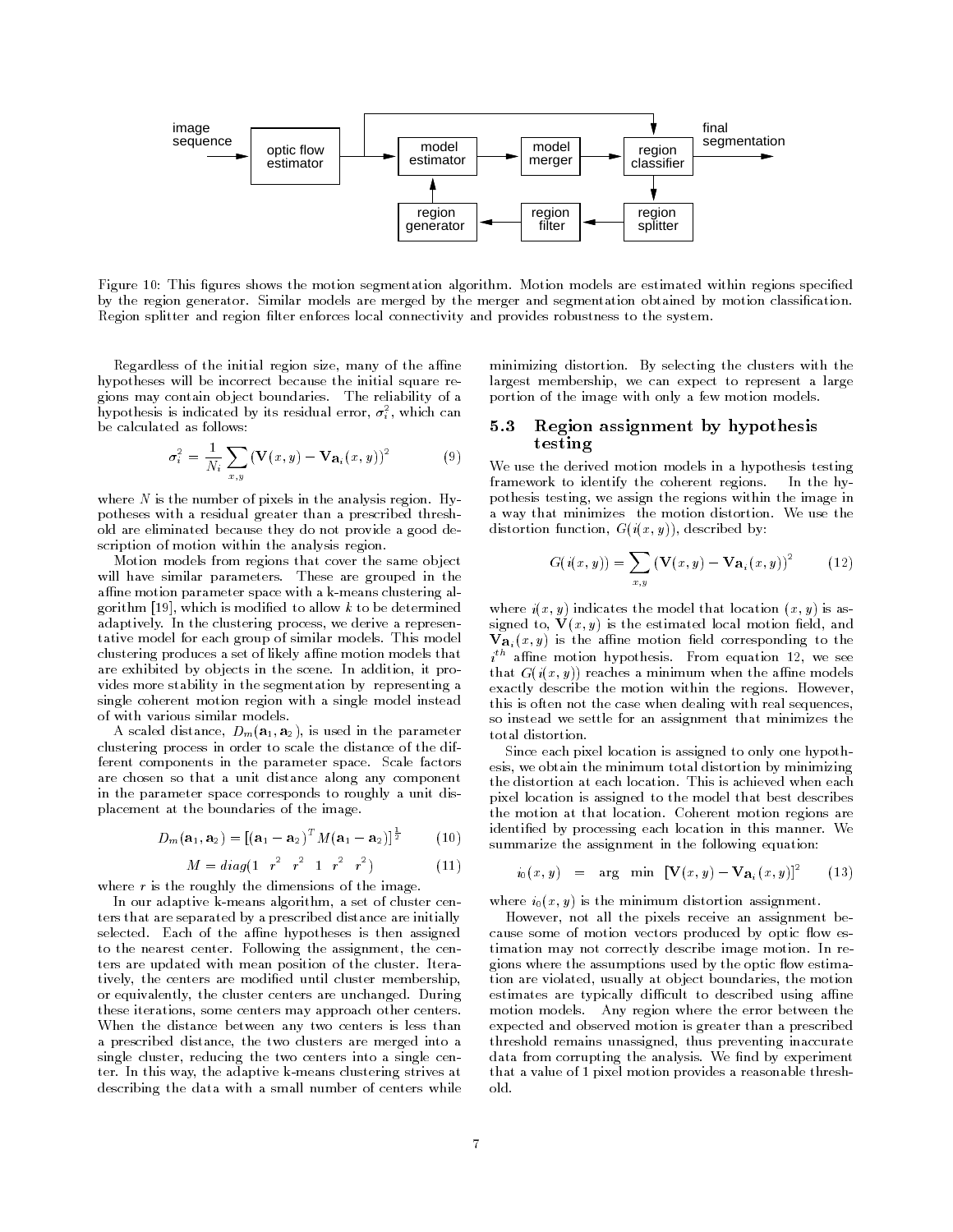We now define the binary support maps that describe the regions for each of the affine hypotheses as:

$$
P_i(x,y) = \begin{cases} 1 & \text{if } i_0(x,y) = i \\ 0 & \text{otherwise} \end{cases}
$$
 (14)

Thus, for each model, its corresponding region support map takes on the value of 1 in regions where it best describes the motion, and a value of 0 elsewhere. These maps allow us to identify the model support regions and to refine our affine motion estimates in the subsequent iterations.

#### 5.4 Iterative algorithm

In the initial segmentation step, we use an array of square regions. These will not produce the best set of affine models as discussed above. However, after the first iteration, the algorithm produces a set of affine models and the corresponding regions undergoing affine motion. By estimating the affine parameters within the estimated regions, we obtain parameters that more accurately describe the motion of the region. At each iteration, the segmentation becomes more accurate because the parameter estimation of an affine motion model is performed within a single coherent motion region.

Additional stability and robustness in the segmentation is obtained by applying additional constraints on the coherent regions. These constraints are applied to the seg mentation before the models are re-estimated. Because the affine motion classification is performed at every point in the image with models that span globally, a model may coincidentally support points in regions undergoing a different coherent motion or it may support points that have inaccurate motion estimates. Typically, this results in a model supporting sporadic points that are disjoint from each other.

The region splitter and filter as shown in figure 10 identify these points and eliminate them. When two disjoint regions are supported by a single model, the region splitter separates them into two independent regions so that a model can be produced for each region. Following the splitter is the region filter, which eliminates small regions because model estimation in small regions will be unstable. Subsequently, the model estimator produces a motion model for each reliably connected region. Thus the region splitter in conjunction with the region filter enforces the local spatial connectivity of motion regions.

Sometimes the splitting process produces two regions even though they can be described by a single model. This, however, is not a problem because the parameters estimated for each of these regions will be similar. The models corresponding to these regions will be clustered into a single model in the model merging step.

Convergence is obtained when only a few points are reassigned or when the number of iterations reaches the maximum allowed. This is typically less than 20 iterations. Regions that are unassigned at the end of the motion seg mentation algorithm are re-assigned in a refinement step of the segmentation. In this step, we assign these regions by warping the images according to the affine motion models and selecting the model that minimizes the intensity error between the pair of images.

The analysis maintains temporal coherence and stability of segmentation by using the current motion segmentation results to initialize the segmentation for the next pair of frames. The affine model parameters and the segmentation of a successive frame will be similar because an ob ject's shape and motion change slowly from frame to frame. In addition to providing temporal stability, analysis that is initialized with models from previous segmentation results in fewer iterations for convergence. When the motion seg mentation on the entire sequence is completed, each affine motion region will be identified and tracked in the sequence with corresponding support maps and affine motion parameters

Typically, processing on the subsequent frames requires only two iterations for stability, and the parameter clustering step becomes trivial. Thus, most of the computational complexity is in the initial segmentation, which is required only once per sequence.

#### 6 Layer synthesis

The robust segmentation technique described above provides us with a set of non-overlapping regions, which fit together like pieces of a jigsaw puzzle. Regions that are spatially separate may be assigned a common label since they belong to the same motion model. However, robust segmentation does not generate a layered representation in and of itself. The output of a segmenter does not provide any information about depth and occlusion: the segments all lie in a single plane.

In order to generate a true layered representation we must take a second step. The information from a longer sequence must be combined over time, so that the stable information within a layer can be accumulated. Moreover, the depth ordering and occlusion relationships between layers must be established. This combined approach  $-$  robust segmentation followed by layer accumulation – is central to the present work. Previous robust segmenters have taken the first step but not the second. (Note that Darrell and Pentland use a "multi-layer" neural network in their robust segmenter, but their neural layers contain no information about depth ordering or occlusion, nor do they contain overlapping regions.)

In deriving the intensity and alpha maps for each layer, we observe that the images of the corresponding regions in the different frames differ only by an affine transformation. By applying these transformations to each of the frames in the original sequence, corresponding regions in different frames can be motion compensated with an inverse warp. We use bicubic interpolation in motion compensation.

Thus, when the motion parameters are accurately estimated for each layer, the corresponding regions will appear stationary in the motion compensated sequence. The layer intensity maps and alpha maps are derived from these motion compensated sequences.

Some of the images in the compensated sequence, however, may not contain a complete image of the object because of occlusions. Additionally, an image may have small intensity variations due to different lighting conditions. In order to recover the complete representative image and boundary of the ob ject, we collect the data available at each point in the layer and apply a median operation on the data. This operation can be easily seen as a temporal median filtering operation on the motion compensated sequence in regions defined by the support maps. Ear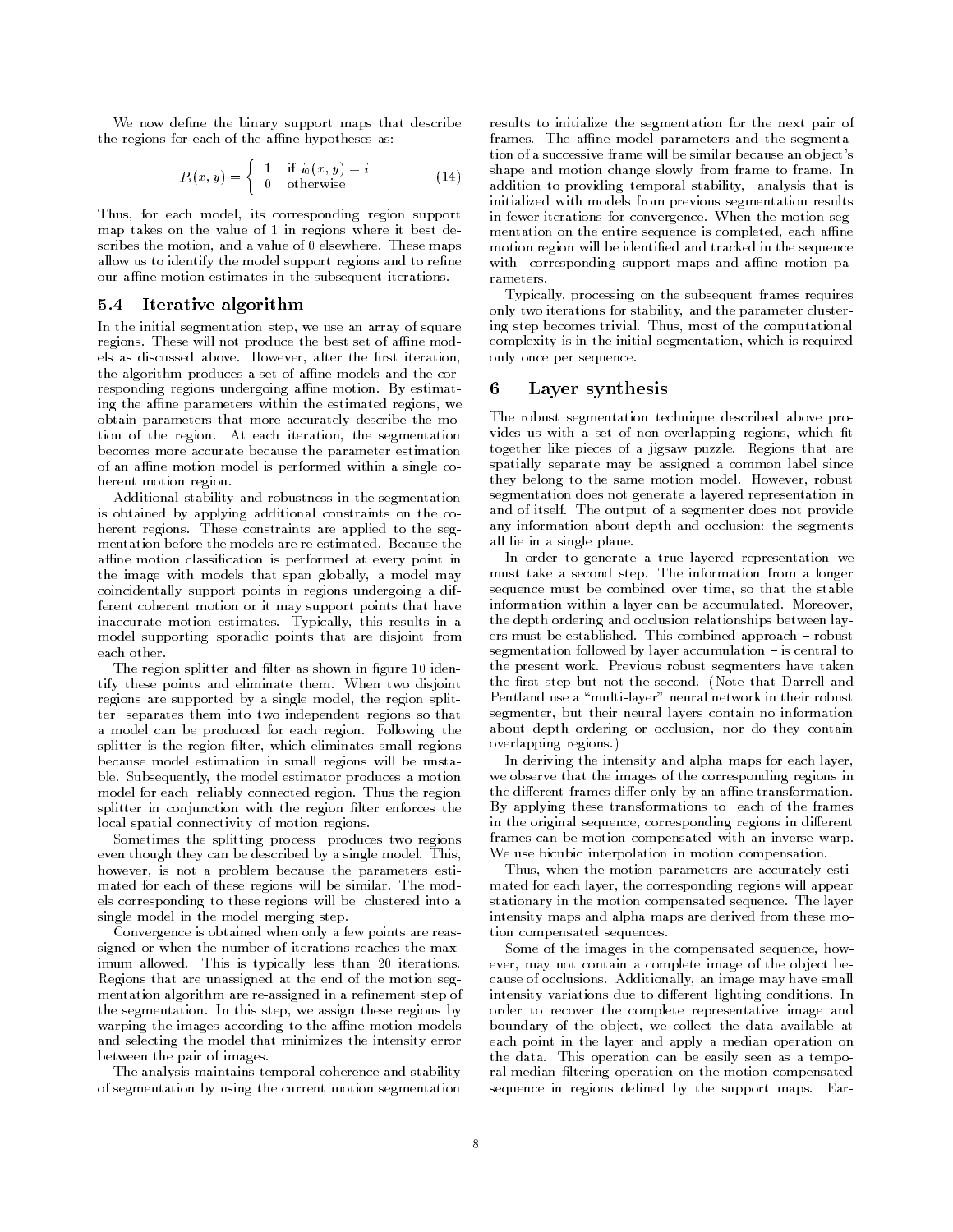lier studies have shown that motion compensation median filter can enhance noisy images and preserve edge information better than a temporal averaging filter [8].

$$
Layer_i(x, y) = \nmedian\{M_{i,1}(x, y), M_{i,2}(x, y), ..., M_{i,n}(x, y)\}
$$
\n(15)

where Layer, is the i<sup>th</sup> layer, and  $M_{i,k}(x,y)$  is the motion compensated image obtained by warping frame k of the original sequence by the estimated affine transform for layer i. Note that the median operation ignores regions that are not supported by the layer. These regions are indicated by a 0 in the support maps described in equation 14.

Finally, we determine occlusion relationships. For each layer, we generate a map corresponding to the number of points available for constructing the layer intensity map. A point in the intensity map generated from more data is visible in more frames and its derived intensity in the layer representation is more reliable. These maps and the corresponding layer intensity maps are warped to their respective positions in the original sequence according to the inverse affine transformation. By verification of intensities and of the reliability maps, the layers are assigned a depth ordering. A layer that is derived from more points occludes an image that is derived from fewer points, since an occluded region necessarily has fewer corresponding data points in the motion compensation stage. Thus, the statistics from the motion segmentation and temporal median filtering provide the necessary description of the object motion, texture pattern, opacity, and occlusion relationship.

### 7 Experimental results.

We have implemented the image analysis technique in C on a Hewlett Packard 9000 series 700 workstation. We illustrate the analysis, the representation, and the synthesis with the first 30 frames of the MPEG flower garden sequence, of which frames 1, 15 and 30, are shown in figure 6. Dimensions of the image are 720 x 480. In this sequence, the tree, flower bed, and row of houses move towards the left but at different velocities. Regions of the flower bed closer to the camera move faster than the regions near the row of houses, which in the distance.

Optic flow obtained with a multi-scale coarse-to-fine gradient method on a pair of frames is shown in figure 11a. Notice the incorrect motion estimates along the occlusion boundaries of the tree as shown by the different lengths of the arrows and the arrows that point upwards.

The segmentation map for the first frame is shown in figure 11b. Each affine motion region is depicted by a different gray level. The darkest regions along the edges of the tree correspond to regions where the motion could not be easily described by affine models. Region assignment based on warping the images and minimizing intensity error reassigns these regions, shown in figure 11c.

We used an initial segmentation map consisting of 75 non-overlapping square regions to derive a set of affine motion model. However, we found that the exact number of initial regions is not critical in the segmentation. The ten models with the lowest residual errors were selected from the k-means affine parameter clustering for model testing in the assignment stage. After about ve iterations, seg mentation remained stable with four affine models. We

find that the number of models initially selected can vary from 5 to 15 with similar results. This initial segmentation required about two minutes of computation time. Total computation time for motion analysis on the 30 frames including the median operation is about 40 minutes.

was the frame is the reference frame for the image alignment. With the motion segmentation, we are able to remove the tree from the flower bed and house layers and recover the occluded regions. The sky layer is not shown. Regions with no texture, such as the sky, cannot be readily assigned to a layer since they contain no motion information. We assign these regions to a single layer that describes stationary textureless ob jects. Note that the overlap regions in house and flower bed layer are undergoing similar motion, and therefore, these regions can be supported by either layer without introducing annoying artifacts in the synthesis.

We can recreate an approximation of the entire image sequence from the layer maps of figure 12, along with the occlusion information, the affine parameters that describe the ob ject motion, and the stationary layer. Figure 13 shows three synthesized images corresponding to the three images in figure 6. The objects are placed in their respective positions and the occlusion of background by the tree is correctly described by the layers.

Figures 15, 16, 17 show results of layer analysis on the MPEG calendar sequence. In this sequence, a toy train pushes a ball along the track, while the camera pans right and zooms out. A small rotating toy in lower left corner of the image did not produce a layer because its motion could not be estimated. Also the calendar, which is moving downward with respect to the wallpaper, is combined into a single layer with the wallpaper. These regions are represented with a single layer because motion in these regions as estimated from two consecutive frames can be described with a single affine motion within specified motion tolerances. To handle this problem, we need to consider motion analysis and segmentation over different temporal scales.

Currently, our motion analysis technique performs well when motion regions in the image can be easily described by the affine motion model. Because our analysis is based on motion, regions must be sufficiently textured and large in size for stability in the segmentation and layer extraction. Therefore, scenes with few foreground objects undergoing affine motion are suitable for our analysis. Sequences with complicated motions that are not easily described by the layered model require special treatment.

### 8 Compression

The layered decomposition can be used for image compression. In the case of the flower garden sequence, we are able to synthesize a full 30 frame sequence starting with only a single still image of each of the layers. The layers can be compressed using conventional still image compression schemes. While we have not yet done extensive studies of compression we can describe some preliminary results [22].

The data that must be sent to reconstruct the flower garden sequence includes the intensity maps, the alpha maps, and the motion parameters for each layer. To compress the intensity map we used a JPEG coder. Some blocks in the map are empty, being outside the valid region of support for the layer; these are coded with a symbol indicating an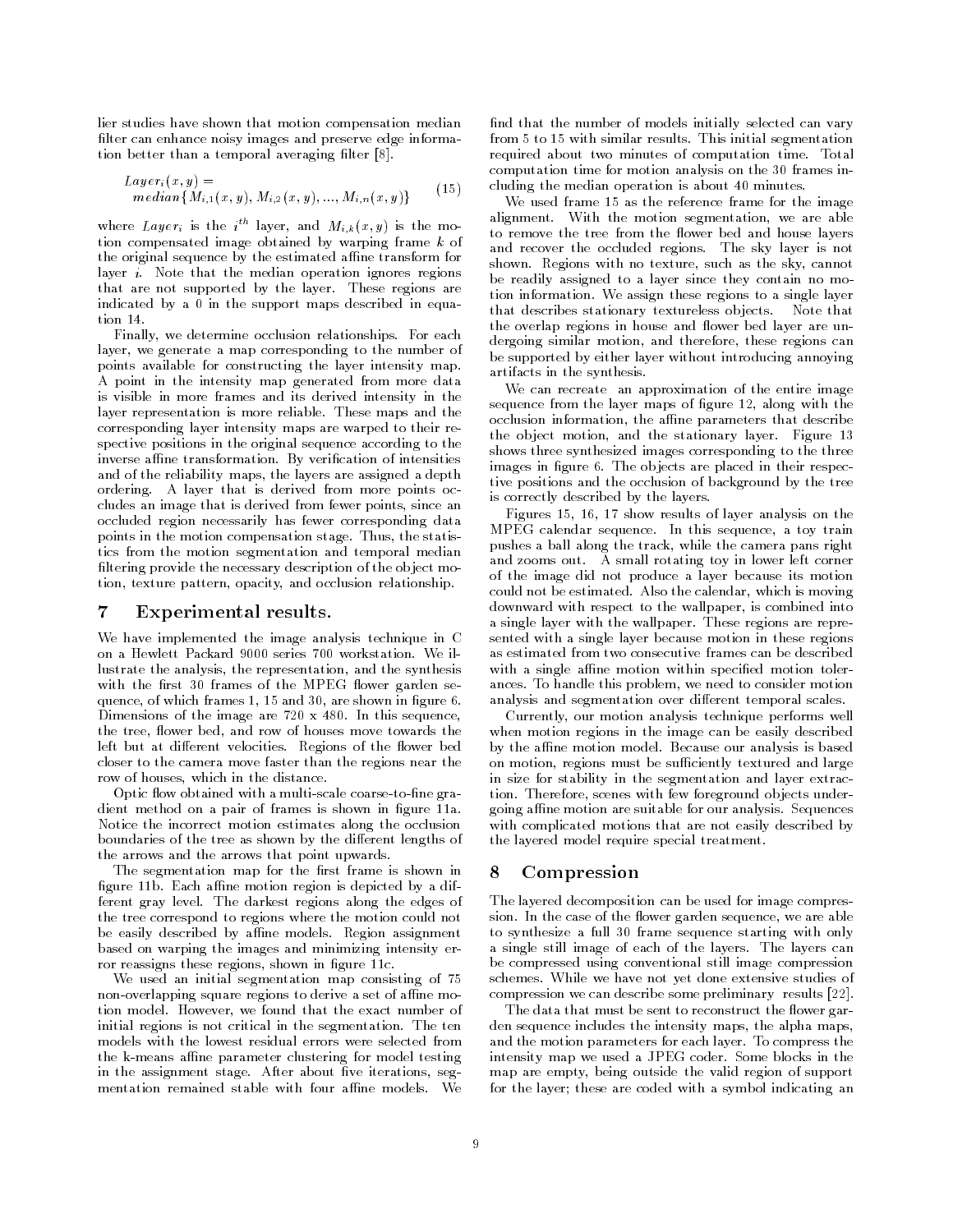

Figure 11: (a) The optic flow from multi-scale gradient method. (b) Segmentation obtained by clustering optic flow into affine motion regions. (c) Segmentation from consistency checking by image warping. Representing moving images with layers.



Figure 12: The layers corresponding to the tree, the flower bed, and the house shown in figures (a-c), respectively. The affine flow field for each layer is superimposed.



Figure 13: Frames 0, 15, and 30 as reconstructed from the layered representation shown in figures (a-c), respectively.



Figure 14: The sequence reconstructed without the tree layer shown in figures (a-c), respectively.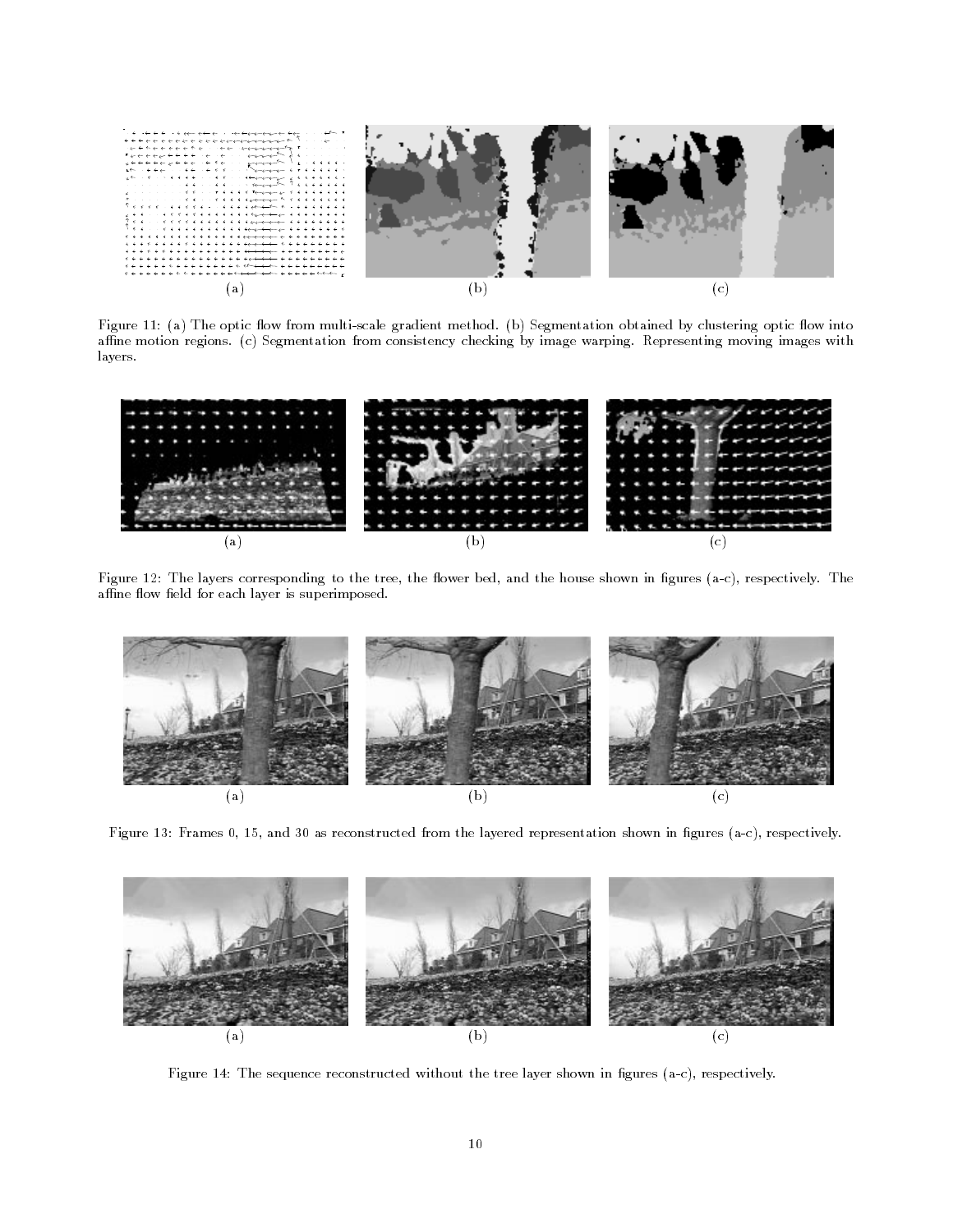

Figure 15: Frames 0, 15 and 30, of MPEG Calendar sequence shown in figures (a-c), respectively.



Figure 16: The layers corresponding to the ball, the train, and the background shown in figures (a-c), respectively.



Figure 17: Synthesize frames 1, 15 and 30, of MPEG Calendar sequence shown in gures (a-c), respectively. These Images are generated from the layer images in figure 16.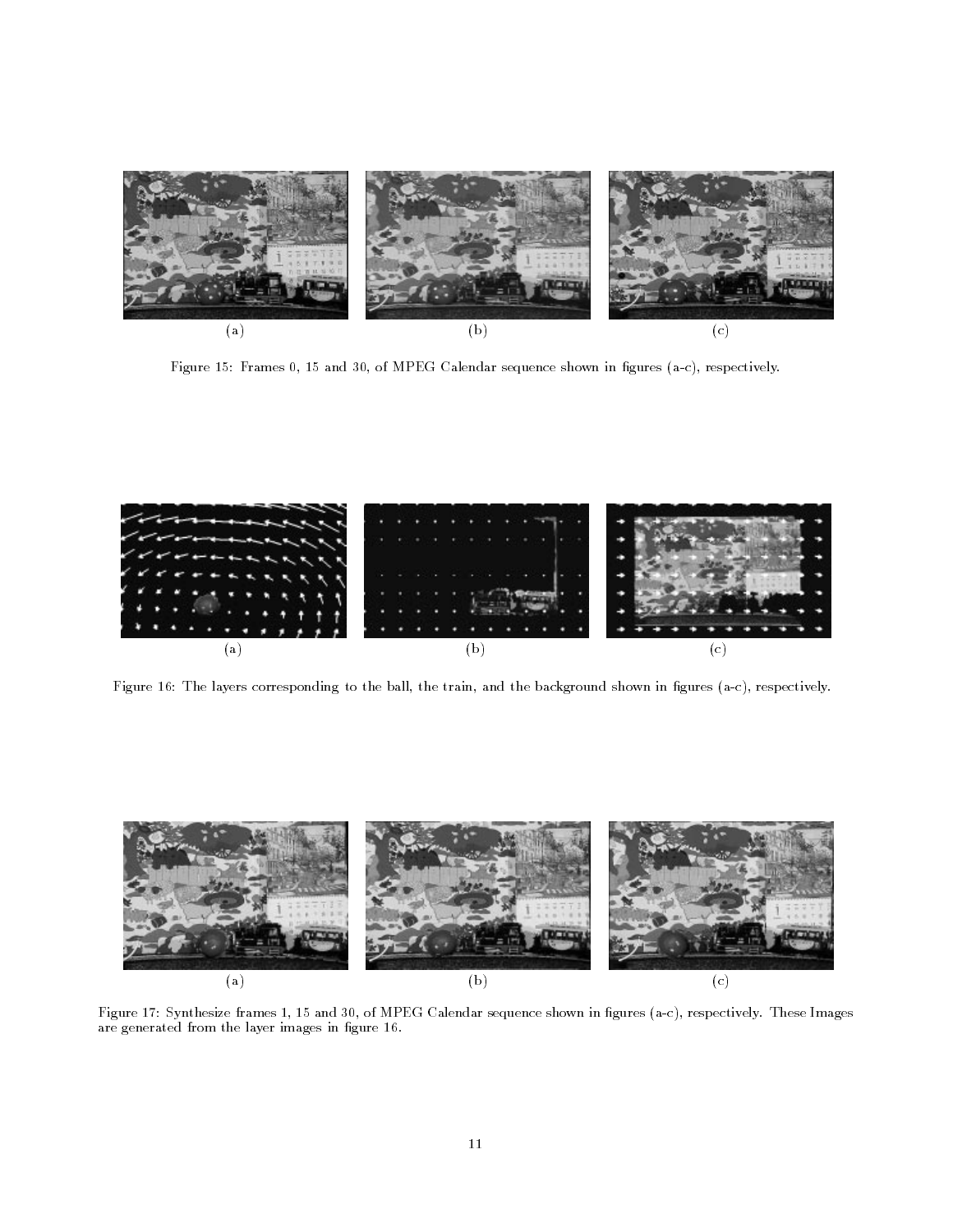empty block. Other blocks are partially empty, and these were filled in smoothly so that JPEG did not devote bits to coding the sharp (spurious) edge. To compress the alpha map we used a chain code, which is possible because we are representing alpha as a binary image. The motion parameters can be sent without compression because they only represent 6 numbers per layer per frame.

We are able to code a 30 frame (1 second) color video sequence of the flower garden using 300 kbits for a resolution of 360 x 240, and 700 kbits for a resolution of 720 x 480. Thus, the data rates are 300 and 700 kbits/sec respectively. The affine motion parameters for the sequence required 40 kbits. For the full resolution sequence, the alpha maps were encoded losslessly with chain codes at 60 kbits and the color intensity maps encoded with JPEG at 600 kbits.

The only artifacts added by the data compression are those associated with the JPEG coder, and these are fixed artifacts that are rigidly attached to the moving layers. Thus they do not "twinkle" or "shimmer" the way temporal artifacts often do with traditional coders. At the data rates noted above, the JPEG artifacts are only slightly visible with an SNR of 30 dB.

The layered coding process itself can add artifacts regardless of data compression. For example, since the layered segmentation is imperfect there is a bit of the sky attached to the edge of the tree, and this becomes visible when the tree moves over the houses. Also, the affine approximation of the motion is imperfect so that the synthesized motions of the layers do not perfectly match the actual motions in the original scene. And the temporal accu mulation process can introduce blurring into regions where the affine warp is incorrect. We believe that all of these artifacts can be reduced by improvements in the analysis process. But in any case the reconstructed sequence will not generally be a perfect replica of the original sequence even if the layers are transmitted without data compression. Error images could be sent in order to correct for the imperfections of the reconstructed images at a cost of additional data.

It is interesting to note that some of the artifacts associated with the layered coding can be severe in the MSE sense and yet be invisible to the human viewer. For example, the naive observer does not know that the flower bed's motion is not truly affine. The reconstructed motion is slightly wrong - and in the squared error sense it is quite wrong  $-$  but it looks perfectly acceptable.

### 9 Other applications

Because the layered representation breaks the sequence into parts that are meaningfully related to the scene it becomes possible to achieve some interesting special effects. Figure 14 shows the flower garden sequence synthesized without the tree layer. This shows what the scene would have looked like had the tree not been present; it is a synthetic sequence that has never actually existed. Occluded regions are correctly recovered because our representation maintains a description of motion in these regions. Note that an ordinary background memory could not achieve the effect because the various regions of the scene are undergoing different motions.

The layered representation also provides frame-rate independence. Once a sequence has been represented as layers it is straightforward to synthesize the images corresponding to any instant in time. Slow-motion and framerate conversion can be conveniently done by using the layered format.

## 10 Conclusions

We employ a layered image representation that provides a useful description of scenes containing moving objects. The image sequence is decomposed into a set of layers, each layer describing a region's motion, intensity, shape, and opacity. Occlusion boundaries are represented as discontinuities in a layer's alpha map (opacity), and there is no need to represent explicit discontinuities in velocity.

To achieve the layered description, we use a robust motion segmentation algorithm that produces stable image segmentation and accurate affine motion estimation over time. We deal with the many problems in motion segmentation by appropriately applying the image constraints at each step of our algorithm. We initially estimate the local motion within the image, then iteratively refine the estimates of object's shape and motion. A set of likely affine motion models exhibited by objects in the scene are calculated from the local motion data and used in a hypothesis testing framework. Layers are accumulated over a sequence of frames.

The layered representation can be used for image coding. One can represent 30 frame sequence of the MPEG flower garden sequence using four layers, along with affine motion parameters for each layer; each layer is represented by a single still image. The layers can be coded using traditional still frame coding techniques.

The synthesized sequence provides an approximate reconstruction of the original sequence. One can achieve substantial data compression in sequences that lend themselves to layered coding. The method is more successful for sequences that are easily represented by the layered model, i.e., sequences containing a few regions undergoing simple motions. We are currently investigating extensions to more complex sequences.

The layered decomposition also provides useful tools in image analysis, frame-rate conversion, and special effects.